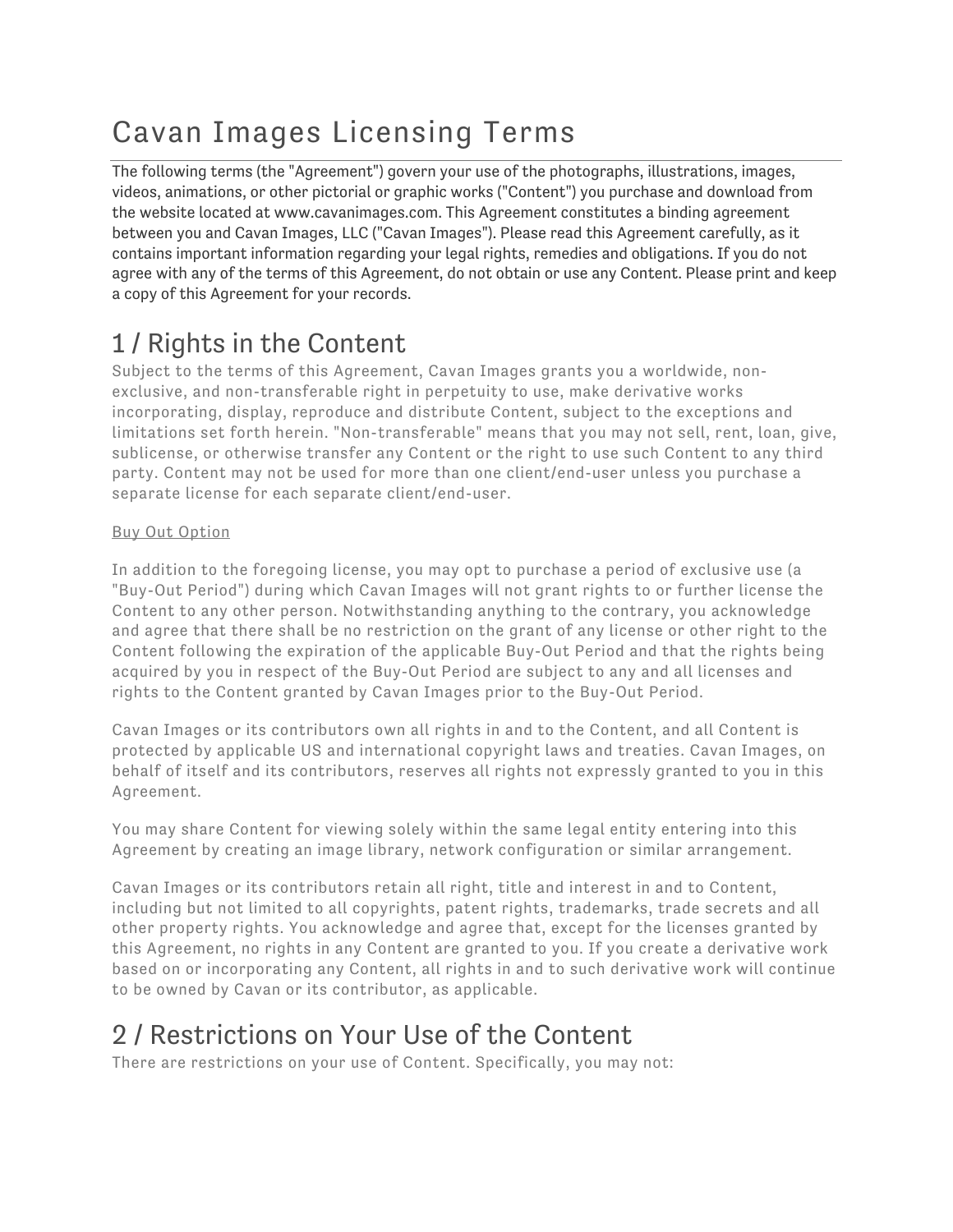a. Use or display Content on websites or other venues designed to induce or involving the sale, license or other distribution of "on demand" products (e.g., products in which Content is selected by a third party for customization of such product on a made to order basis) including, without limitation, postcards, mugs, t-shirts, posters and other items, or in connection with any goods or services intended for resale or distribution where the primary value lies in the Content itself including, without limitation, cards, stationary items, paper products, calendars, apparel items, posters (printed on paper, canvas or any other media) or other items for resale, license or other distribution for profit. Notwithstanding the foregoing, Content may be incorporated into printed publications, including but not limited to books, book covers, magazines and newspapers;

b. Use the Digital Work in electronic or digital template applications intended for resale or other distribution, whether on-line or not;

c. Use Content in a fashion that under applicable law is considered pornographic, obscene, immoral, infringing, defamatory or libelous in nature, or that would be reasonably likely to bring any person or property reflected in Content into disrepute;

d. Use Content featuring a model or property in connection with a subject that would be unflattering or unduly controversial to a reasonable person, unless each such use is accompanied with a statement adjacent to the Content that indicates that: (i) it is being used for illustrative purposes only; and (ii) any person depicted, if any, is a model. This includes when depicting any model in a way that implies that the depicted person suffers from any physical or mental infirmity, ailment or condition.

e. Use any content in such a way as to imply that any model depicted in the Content personally uses or endorses a product or service, or endorses any political candidate or controversial opinion without a clear and conspicuous disclaimer that the person depicted in the Content is a model

f. Falsely represent, directly or indirectly, that you or a person other than the copyright holder(s) of any Content is the creator of such Content; or

g. Use any Content as part of a trademark, design mark, tradename, business name, service mark, or logo.

h. Use any Content indicated as "Editorial Use Only" for non-editorial purposes.

If your intended use of Content requires rights restricted by this Agreement, contact us at hello@cavanimages.com.

### 3 / Payments

In consideration for the rights granted to you herein to use the Content, you agree to make timely payment for all amounts due to Cavan Images. You agree to receive invoices from Cavan Images electronically via the email address associated with your account. If you fail to pay any Cavan Images invoice in full within the time specified in such invoice, Cavan Images may add a service charge of one-and-one-half percent (1.5%) per month, or such lesser amount as is allowed by law, on any unpaid balance until payment is received.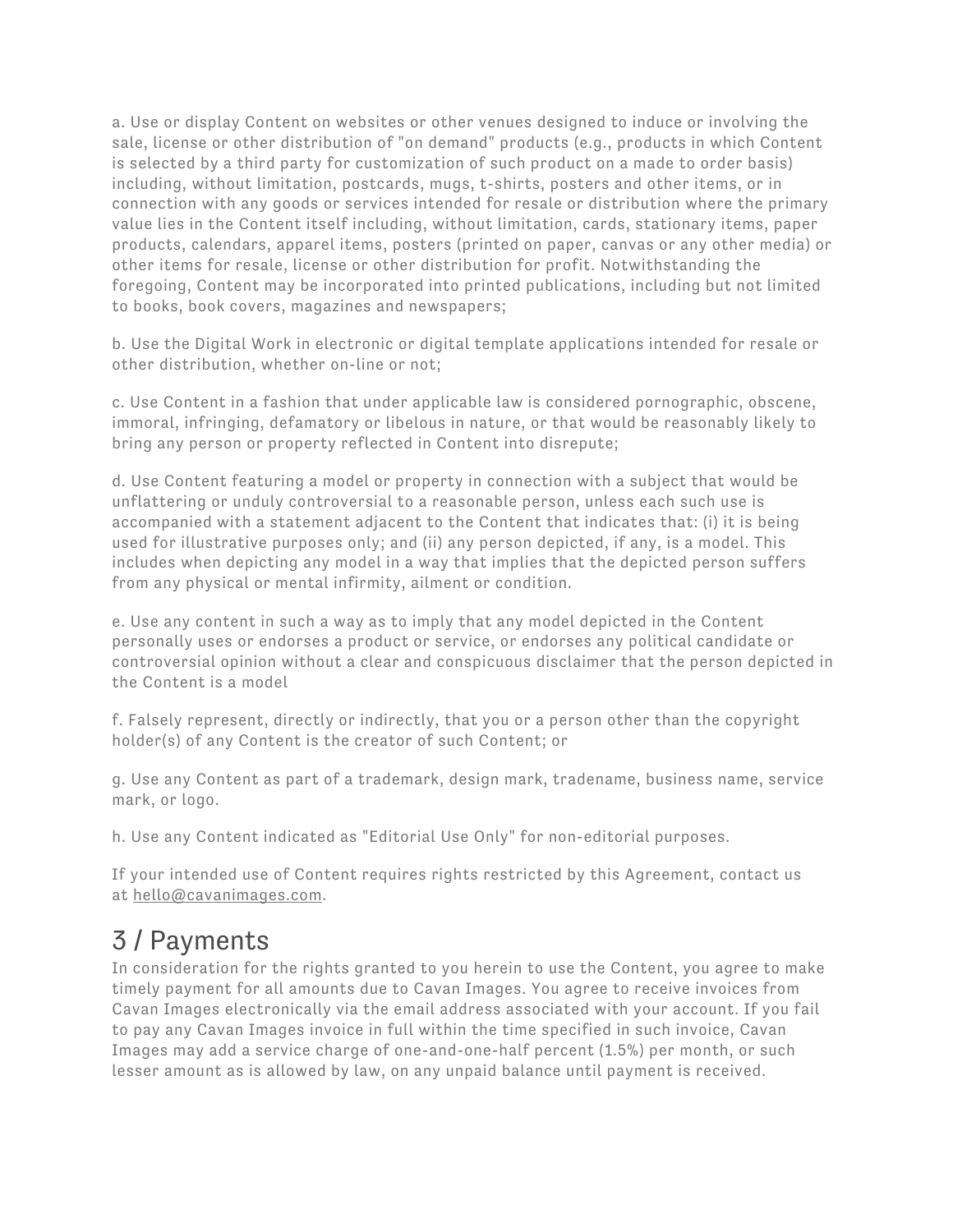## 4 / Representations and Warranties

Cavan Images represents and warrants that unaltered Content, which is used in full compliance with this Agreement and applicable law, will not infringe any third party copyright, trademark or other intellectual property right, or any rights of privacy or publicity.

\*These representations and warranties do not apply to Content indicated as "Editorial Use Only"

You represent and warrant that you have the full right and authority to enter into this Agreement. In the event that the individual requesting Content does not have such authority, such individual will be personally liable to Cavan Images for any breach of the terms of this Agreement.

Except as otherwise expressly set forth herein, the Content is provided "as is" and Cavan Images makes no representations or warranties, express or implied, including an implied warranties of title, non-infringement, merchantability, or fitness for a particular purpose. Cavan Images does not represent or warrant that the Content will meet your requirements or that its use will be uninterrupted or error-free. The entire risk as to the quality and the performance of the Content is with you. Should the quality of such Content be defective, you assume the entire risk and cost of all corrections.

## 5 / Indemnification; Limitation of Liability

Provided that you are not in breach of the terms of this Agreement or any other agreement with Cavan Images, Cavan Images agrees to indemnify and hold you harmless from and against any direct loss, liability, damage, costs or expense, including reasonable attorney's fees, arising out of or in connection with any suit, proceeding, claim or demand or the settlement thereof, which may be brought or made against you by any third party, directly attributable to Cavan Images' breach of its representations and warranties in this Agreement.

Prompt notice of any such suit, claim or demand brought or made against Cavan Images shall be given to Cavan Images, provided that such notice is given no later than ten (10) business days from the date you know or reasonably should have known of the claim or threatened claim. The notification must include all details of the claim known to you at that time (such as the Content identification number, a copy of the Content as used, name and contact information of person and/or entity making the claim, nature and date of alleged claim, and copies of any correspondence received and/or sent in connection with the claim); and be mailed to Cavan Images, 250 West Broadway 5th Floor, New York, NY 10013, Attention: General Counsel, via Certified Mail, Return Receipt Requested, or overnight courier, recipient's signature required. Cavan Images has the right to assume the handling, settlement or defense of any claim or litigation to which this indemnification applies. You agree to cooperate with Cavan Images in the defense of any such claim, and you have the right to participate in any litigation at your own expense. Cavan Images is not liable for any legal fees and/or other costs incurred prior to receiving complete notification of the claim as provided in this Agreement.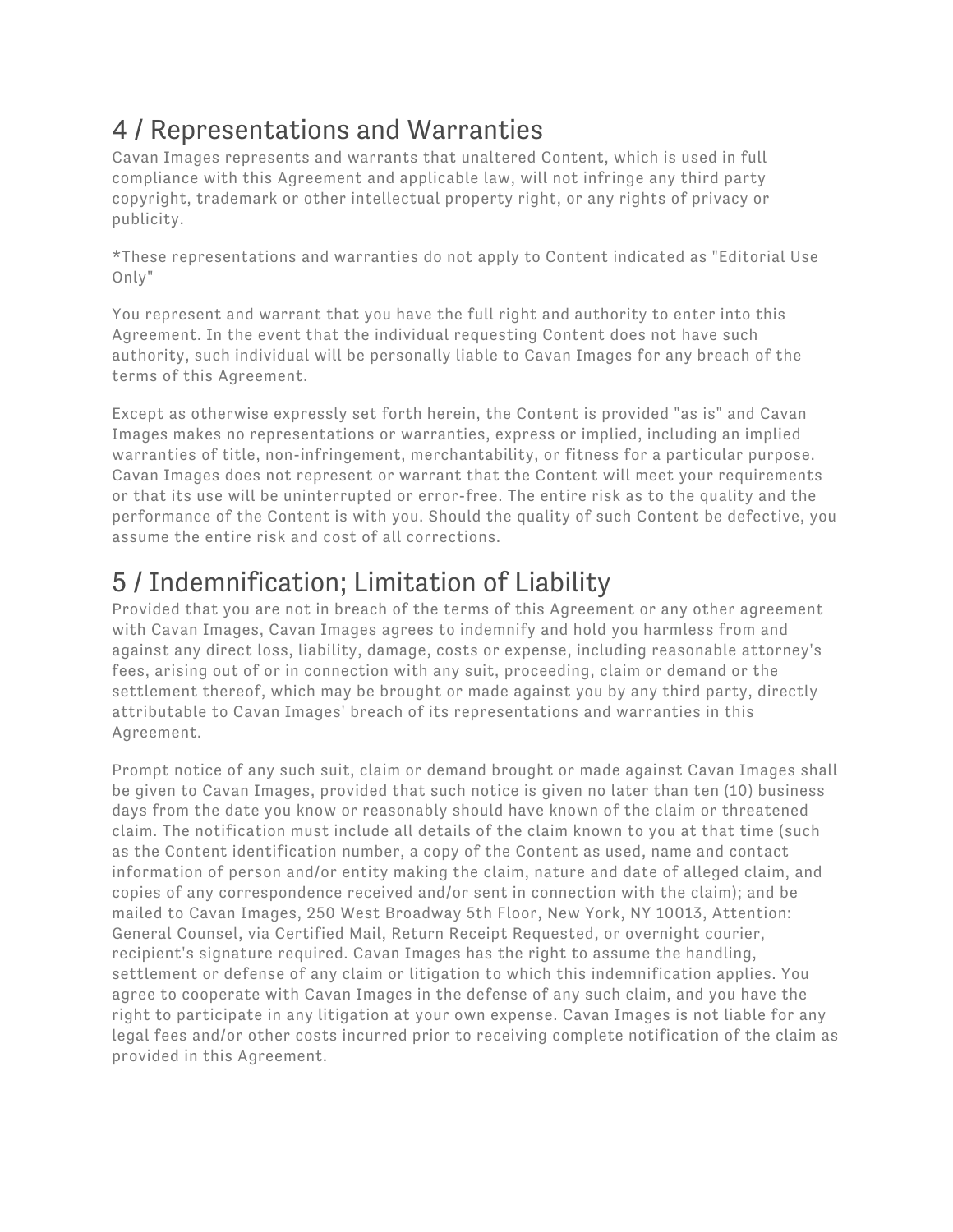Cavan Images is not liable for any damages, costs or losses resulting from claims arising out of: a) modifications made by you to Content, or b) as a result of the context in which the Content is used by you, or c) the use of Content indicated "Editorial Use Only".

You agree to indemnify and hold harmless Cavan Images from and against any loss, liability, damage, costs or expense, including reasonable attorney's fees, arising out of or in connection with any suit, proceeding, claim or demand or the settlement thereof, which may be brought or made against you by any third party, related to your use of any Content other than the uses expressly permitted by the Agreement or attributable to your breach of any of the terms of the Agreement or any other agreement with Cavan Images.

Except as expressly contained herein, neither Cavan Images nor its officers, employees managers, members, shareholders, directors or suppliers shall be liable for any indirect, incidental, consequential, punitive, or special damages arising from or related to your use of Content, even if such parties have been advised of the possibility of such damages. In no event will Cavan Images total maximum aggregate liability to you or any third party claiming through you arising from this Agreement or the use of any Content licensee hereunder, exceed One Thousand Dollars (\$1,000) regardless of the number or type of claims and regardless of the number of times that you licensed the same Content from Cavan Images. The foregoing states the entire liability and obligation of Cavan Images, and your sole and exclusive remedy, with respect to any breach of the representations and warranties contained herein.

## 6 / Term and Termination

This Agreement shall continue in perpetuity unless terminated in accordance with this Section 6. Cavan Images at any time may terminate this Agreement with respect to any Content in the event of any breach you or any of your representations, warranties or obligations under this Agreement. Cavan Images shall also have the right, in its sole discretion, to deny the downloading of any Content. Upon termination of a license for any particular Content, you shall immediately cease using such Content, destroy, or, upon the request of Cavan Images, return the Content to Cavan Images, delete or remove the Content and all derivative works and related materials (if any), in your possession or control and shall ensure that your clients and customers do likewise. Termination of this Agreement shall not excuse you from any payment obligations that may have arisen prior to such termination. Termination of this Agreement shall operate without prejudice to Cavan Image's rights, defenses and limitations of liability provided under this Agreement, which rights, defenses and limitations of liability shall survive termination of this Agreement. Cavan Images is under no obligation to refund any fees paid by you in the event that your right to use any Content is terminated for any reason.

## 7 / Miscellaneous

This Agreement shall be construed in accordance with the laws of the State of New York, and any controversy arising hereunder shall be litigated solely in the federal or state courts of competent jurisdiction in New York County, NY. The parties each consent to the exclusive jurisdiction of the courts in New York and to service of process by certified mail, return receipt requested, or overnight courier with proof of delivery. Nothing hereunder shall be construed to create, expressly or by implication, an employment relationship, joint venture or other association between you and Cavan Images. Neither party shall have the power to